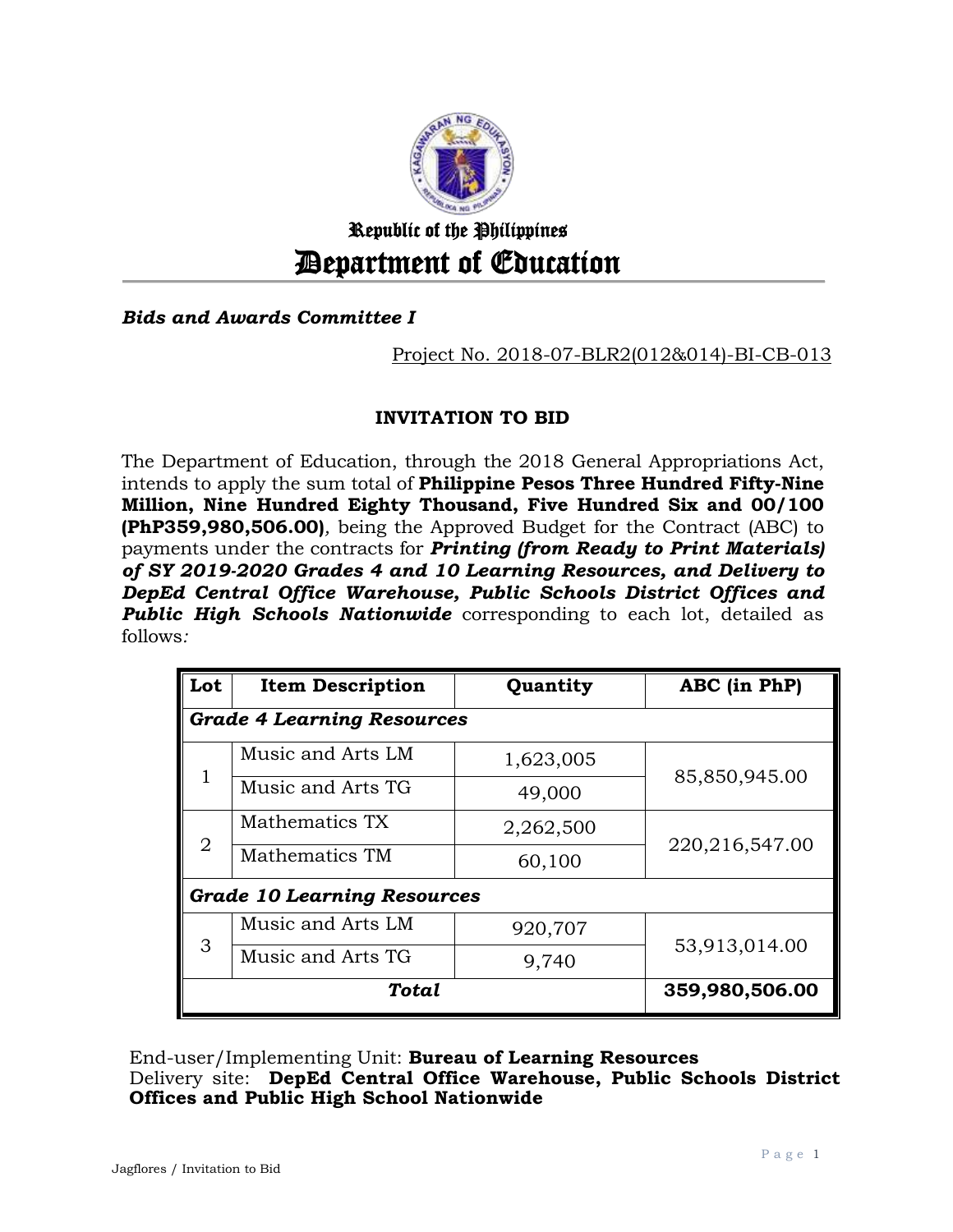#### Contract Duration:

#### **Grade 4 Learning Resources: One Hundred Twenty (120) calendar days**

### **Grade 10 Learning Resources: One Hundred Fifty (150) calendar days**

Bidders may bid for one, more than one or all of the lots. Evaluation and award shall be on a per lot basis. Bids received in excess of the ABC for each lot shall be automatically rejected at bid opening.

The DepEd, through the Bids and Awards Committee I, now invites bids for the above-described goods and services.

Prospective bidders must have completed at least two (2) similar contracts and the aggregate contract amount must be equivalent to at least fifty percent (50%) of the ABC of the lot to be bid; and the largest of similar contracts must be equivalent to at least twenty-five percent (25%) of the ABC of the lot to be bid, within seven (7) years immediately preceding the deadline for submission and receipt of bids.

Bidding will be conducted through open competitive bidding procedures using a non-discretionary "pass/fail" criterion as specified in the 2016 Revised Implementing Rules and Regulations (IRR) of Republic Act (RA) 9184, otherwise known as the "Government Procurement Reform Act".

Bidding is restricted to Filipino citizens/sole proprietorships, partnerships, or organizations with at least sixty percent (60%) interest or outstanding capital stock belonging to citizens of the Philippines, and to citizens or organizations of a country the laws or regulations of which grant similar rights or privileges to Filipino citizens, pursuant to RA 5183.

Interested bidders may obtain further information from the DepEd Procurement Management Service-BAC Secretariat Division at Telephone Nos. 636-6543 or 633-9343 and inspect the Bidding Documents at the address given below during office hours.

A complete set of Bidding Documents may be acquired by interested Bidders from the DepEd Procurement Management Service (ProcS)-BAC Secretariat Division, Room M-511, 5<sup>th</sup> Floor, Mabini Bldg., DepEd Central Office Complex, Meralco Avenue, Pasig City, upon accomplishing a bidder's information sheet and payment of a non-refundable fee for the Bidding Documents to the DepEd Cashier in the following amounts: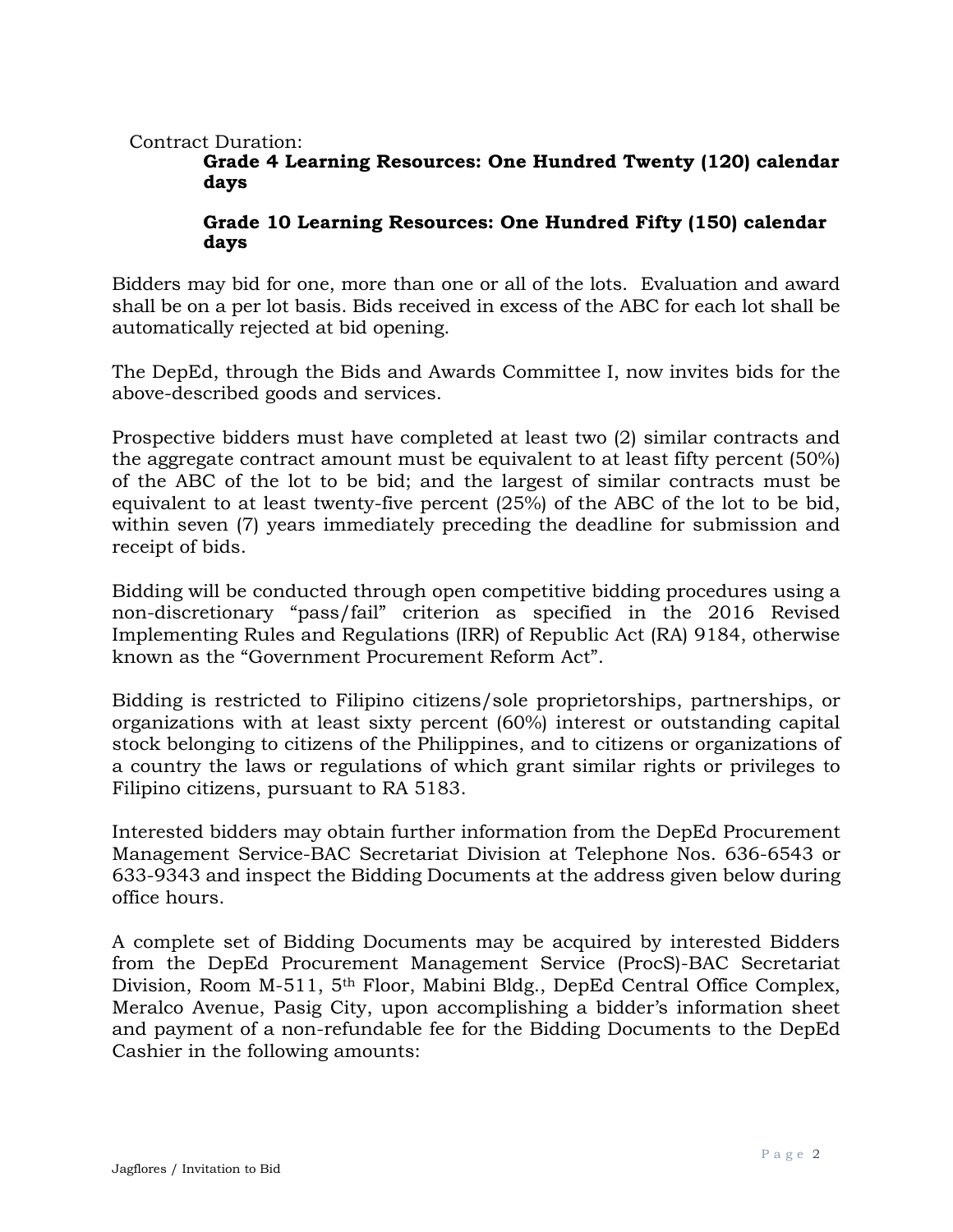| Lot | Amount (in PhP) |  |
|-----|-----------------|--|
|     | 12,000.00       |  |
|     | 30,000.00       |  |
|     | 8,000.00        |  |

Payment in checks should b e made payable to DECS– OSEC Trust Fund.

Schedule and venue of the procurement activities are as follows:

| Activity                                            | Date and Time                                                         | Venue                                                                                                      |  |
|-----------------------------------------------------|-----------------------------------------------------------------------|------------------------------------------------------------------------------------------------------------|--|
| Issuance of<br>Bidding<br>Documents                 | From July 31, 2018, Office<br>Hours to August 23, 2018,<br>10:10 A.M. | DepEd-ProcS, Room M-511,<br>5/F, Mabini Building,<br>DepEdCO Complex, Meralco<br>Ave., Pasig City          |  |
| Pre-bid<br>August 7, 2018, 11:30 A.M.<br>Conference |                                                                       | ProcS Conference Room, Rm.<br>M-419, 4/F, Mabini Building,<br>DepEdCO Complex, Meralco<br>Ave., Pasig City |  |
| Deadline for<br>Submission of<br><b>Bids</b>        | August 23, 2018, 10:10 A.M.                                           | ProcS Conference Room, Rm.<br>M-419, 4/F, Mabini Building,                                                 |  |
| Opening of Bids                                     |                                                                       | DepEdCO Complex, Meralco<br>Ave., Pasig City                                                               |  |

Bidders are encouraged to order or download the electronic copy of the Bidding Documents free of charge from the PhilGEPS website at **[www.philgeps.gov.ph,](http://www.philgeps.gov.ph/)**  provided that Bidders shall pay the applicable fee for the Bidding Documents not later than the submission of their bids. A copy of the bidding documents and other information may also be viewed and downloaded at the DepEd website at **[www.deped.gov.ph](http://www.deped.gov.ph/)**. The pre-bid-conference is open to all prospective bidders.

Bids must be duly received by the BAC Secretariat at the address below on or before the deadline for submission and opening of bids indicated above. All Bids must be accompanied by a bid security in any of the acceptable forms and in the amount stated in ITB Clause 18. Bids will be opened in the presence of the bidders' representatives who choose to attend at the address below. Late bids shall not be accepted.

DepEd reserves the right to reject any and all bids, declare a failure of bidding, or not award the contract at any time prior to contract award in accordance with